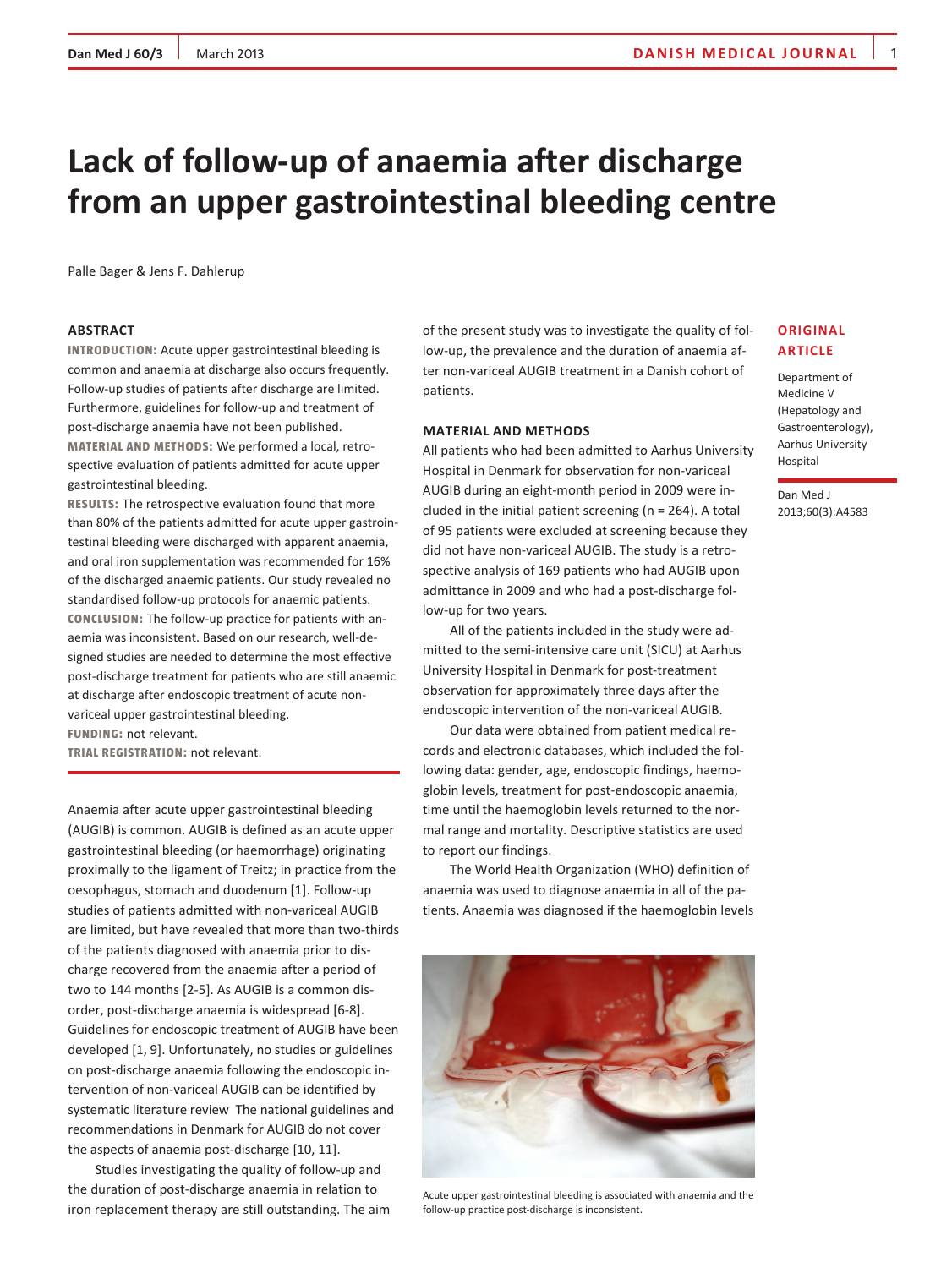were less than 13 g/dl in males or less than 12 g/dl in non-pregnant females [12].

Because the follow-up data for several patients were incomplete and scattered, we used the last observation carried forward (LOCF) to determine whether the patient had anaemia.

*Trial registration:* not relevant.

#### **RESULTS**

A total of 169 patients were included in our retrospective analysis. All of the patient demographic data were available, but comprehensive follow-up data were generally insufficient and incomplete.

The patients' demographic data are summarised in **Table 1**. Approximately half of the patients were males, and the median patient age was 70 years (range 22-95 years). The most common cause of non-variceal AUGIB was peptic ulcer (50%), which was followed by "no findings" (22%) and oesophagitis (15%). Of the 22% with

"no findings",  $25\%$  (n = 9) subsequently had a colonoscopy performed. In six cases, polyps or diverticles were identified.

84% of the patients were discharged from the semiintensive care unit with anaemia.

The prevalence of anaemia in the patients who were discharged from the SICU to their homes was 82%. Among these patients, only 16% were advised to take an iron supplement after discharge.

Demographics, disease characteristics and status of anaemia among 169 patients with non-variceal acute upper gastrointestinal bleeding.

| Males, n (%)                                                                                          | 86 (51)                    |
|-------------------------------------------------------------------------------------------------------|----------------------------|
| Age at time of admission, years, median (range)                                                       | 70 (22-95)                 |
| Endoscopic findings, n (%)                                                                            |                            |
| Peptic ulcer                                                                                          | 85 (50)                    |
| No findings                                                                                           | 37(22)                     |
| Oesophagitis                                                                                          | 25(15)                     |
| Gastritis                                                                                             | 10(6)                      |
| Dieulafoy's lesion                                                                                    | 6(4)                       |
| Cancer                                                                                                | 3(2)                       |
| Mallory-Weiss tear                                                                                    | 3(2)                       |
| B haemoglobin conc. at admission, g/dl, median (IQR) [range]                                          | 10.0 (8.2-12.2) [4.2-17.4] |
| B haemoglobin conc. at discharge from SICU, g/dl, median (IQR) [range]                                | 10.6 (9.5-11.8) [7.4-16.8] |
| Anaemia <sup>ª</sup> at discharge from SICU, overall, n (%) [CI]                                      | 142 (84) [78-90]           |
| Iron supplement recommended, if anaemia, at discharge from SICU,<br>overall <sup>b</sup> , n (%) [CI] | 25 (18) [11-24]            |
| Anaemia <sup>ª</sup> at direct discharge from SICU to home <sup>c</sup> , n (%) [CI]                  | 56 (82) [73-92]            |
| Iron supplement recommended, if anaemia, at directly discharge from SICU<br>to home, $d$ n (%) [CI]   | $9(16)[6-26]$              |
| $CI = 95%$ confidence interval; $IQR =$ interquartile range; $SICU =$ semi-intensive care unit.       |                            |

a) Haemoglobin < 12 g/dl for non-pregnant females, haemoglobin < 13 g/dl for males; b)  $N = 142$ ; c)  $N = 68$ ; d)  $N = 56$ .

A total of 27 of the 169 patients with non-variceal AUGIB enrolled in the study were non-anaemic at the time of their discharge and were not included in our analysis (**Figure 1**).

Of the 142 patients with post-discharge anaemia, 57 had no follow-up data, which left 85 patients for further investigation of the length of the anaemic period after discharge from the SICU.

Three patients received blood transfusions (two units of SAGM red blood cells each) following discharge. For this very small group, the median period until achieving "no anaemia" was less than one month. The eighteen patients who were advised to take an iron supplement had a median period of four months until achieving "no anaemia". The remaining patients ( $n = 64$ ) received neither a blood transfusion nor advice to take an iron supplement. This group had a median period of two months until reaching the "no anaemia" stage.

The median haemoglobin levels at discharge were lower in the patients who were advised to take an iron supplement than in the patients who were not advised to take an iron supplement.

Additional analyses were performed to estimate the incidence rate (IR) of progression from the state of "anaemia" to the state of "no anaemia". The IR considered all of the patients who were alive and had anaemia at discharge to assess their time spent at risk. The LOCF was used to determine whether a patient had anaemia. The results of the IR calculation were similar to the median findings displayed in Figure 1: four months until recovery for the patients who were recommended oral iron supplementation and two months until recovery for the patients who were not recommended oral iron supplementation.

#### **DISCUSSION**

Our retrospective study found that 84% of patients treated for non-variceal AUGIB had anaemia at the time of discharge from the SICU. Several patients were relocated to a regular ward before their final discharge from the hospital. Approximately one-third of the patients were discharged from the SICU directly to their home with anaemia, of which only 16% were recommended oral iron supplementation.

The patients with anaemia who were recommended oral iron supplementation had lower haemoglobin levels than patients who were not recommended oral iron supplementation. Unexpectedly, the median time of progression from "anaemia" to "no anaemia" was four months for patients who were recommended oral iron, but only two months for patients who were not recommended oral iron supplementation.

The difference in the median time of progression from "anaemia" to "no anaemia" may be due to differ-